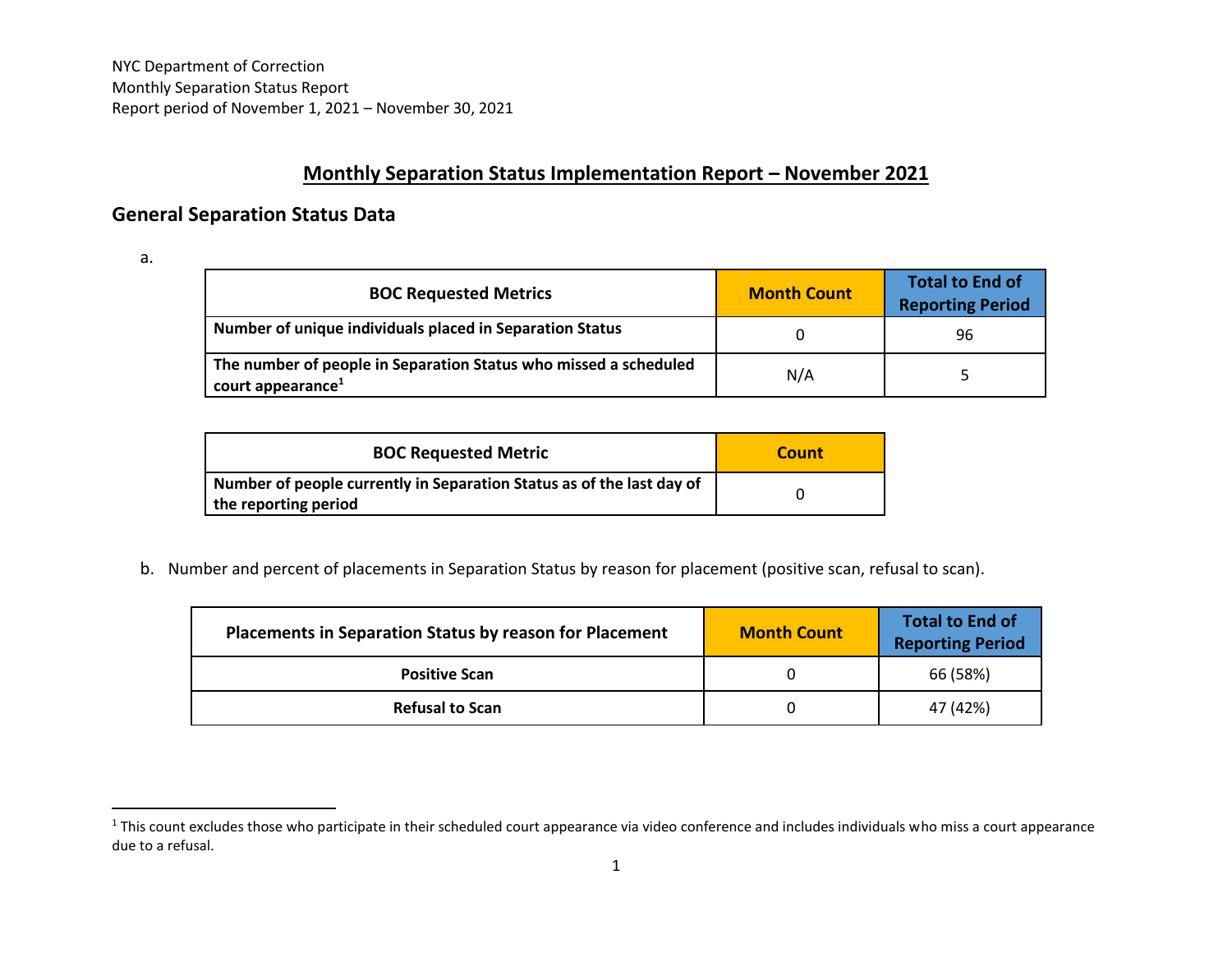c. Number of unique individuals with multiple placements in Separation Status disaggregated by number of placements.

| Unique Individuals with Multiple Placements | <b>Total to End of</b><br><b>Reporting Period</b> |
|---------------------------------------------|---------------------------------------------------|
| 2 Placements                                | 15                                                |
| <b>3 Placements</b>                         |                                                   |

d. Number of people removed from Separation Status during the reporting period, in total and disaggregated by removal reason.

| People removed disaggregated by removal reason <sup>2</sup> | <b>Month Count</b> | <b>Total to End of</b><br><b>Reporting Period</b> |
|-------------------------------------------------------------|--------------------|---------------------------------------------------|
| <b>Cleared scanner</b>                                      | N/A                | 109                                               |
| Removed for clinical evaluation and/or treatment            | N/A                |                                                   |
| <b>Discharged from custody</b>                              | N/A                |                                                   |
| Other $3$                                                   | N/A                |                                                   |
| TOTAL:                                                      | N/A                |                                                   |

 $\overline{a}$ 

 $^2$  There were no individuals in Separation Status Housing as of the first day of the month and no individuals placed in the unit throughout the reporting period.

<sup>&</sup>lt;sup>3</sup> This category accounts for exigent circumstances and temporary removals.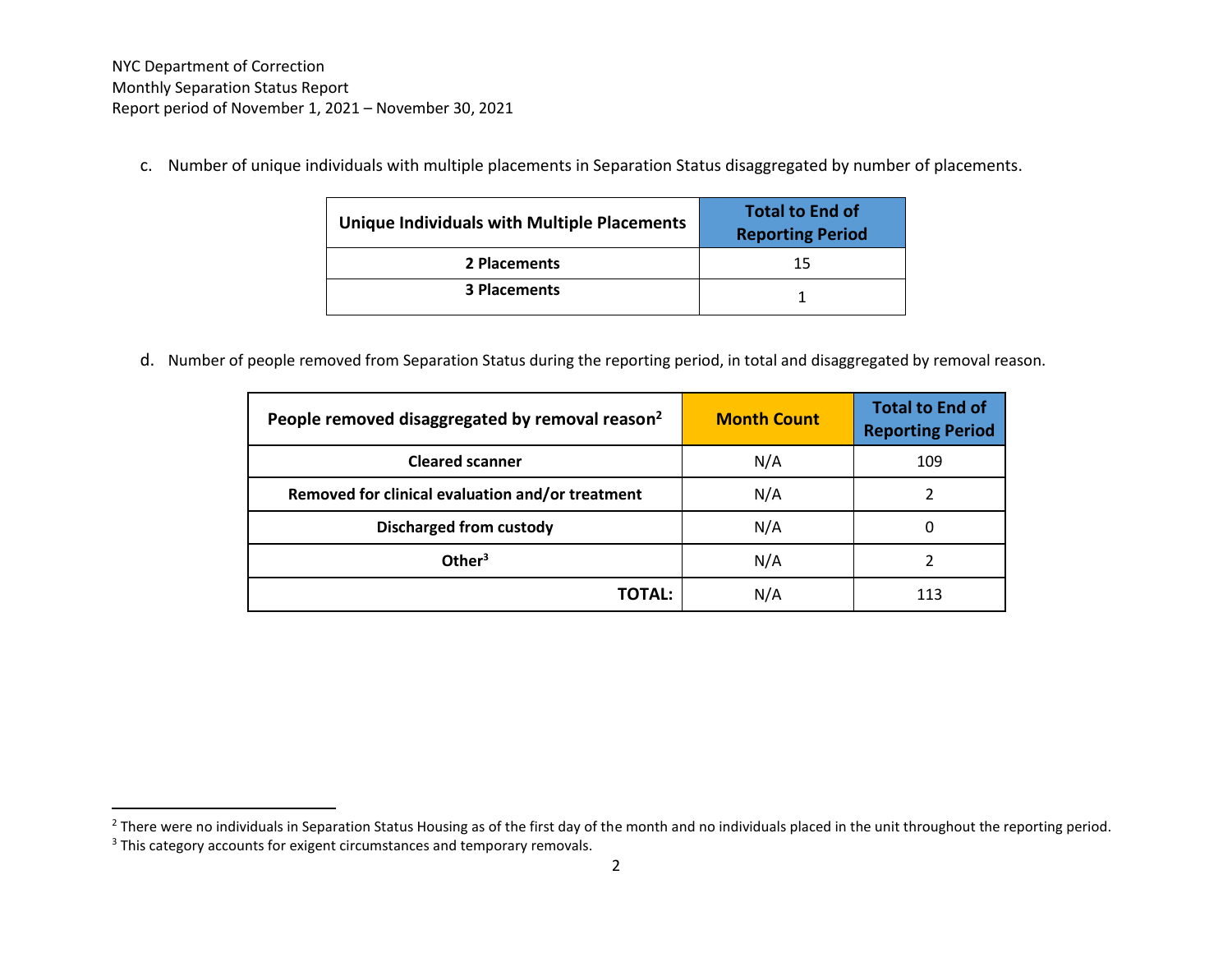NYC Department of Correction Monthly Separation Status Report Report period of November 1, 2021 – November 30, 2021

e. The Mean, Median, Min, Max length of stay in Separation Status (in hours), overall since start of the Department's use of Separation Status and by month.

| <b>Length of Stay in Separation</b><br><b>Status (hours)</b> | <b>Reporting Month</b> | <b>Overall to End of</b><br><b>Reporting Period</b> |
|--------------------------------------------------------------|------------------------|-----------------------------------------------------|
| Mean                                                         | N/A                    | 33.8                                                |
| Median                                                       | N/A                    | 21.5                                                |
| Min                                                          | N/A                    | 2.9                                                 |
| Max                                                          | N/A                    | 280.1                                               |

f. The Mean, Min, Max time in Separation Status for those still in Separation Status as of the last day of the reporting period.

| <b>Time in Separation Status (hours)</b> |     |  |
|------------------------------------------|-----|--|
| Mean                                     | N/A |  |
| <b>Median</b>                            | N/A |  |
| Min                                      | N/A |  |
| Max                                      | N/A |  |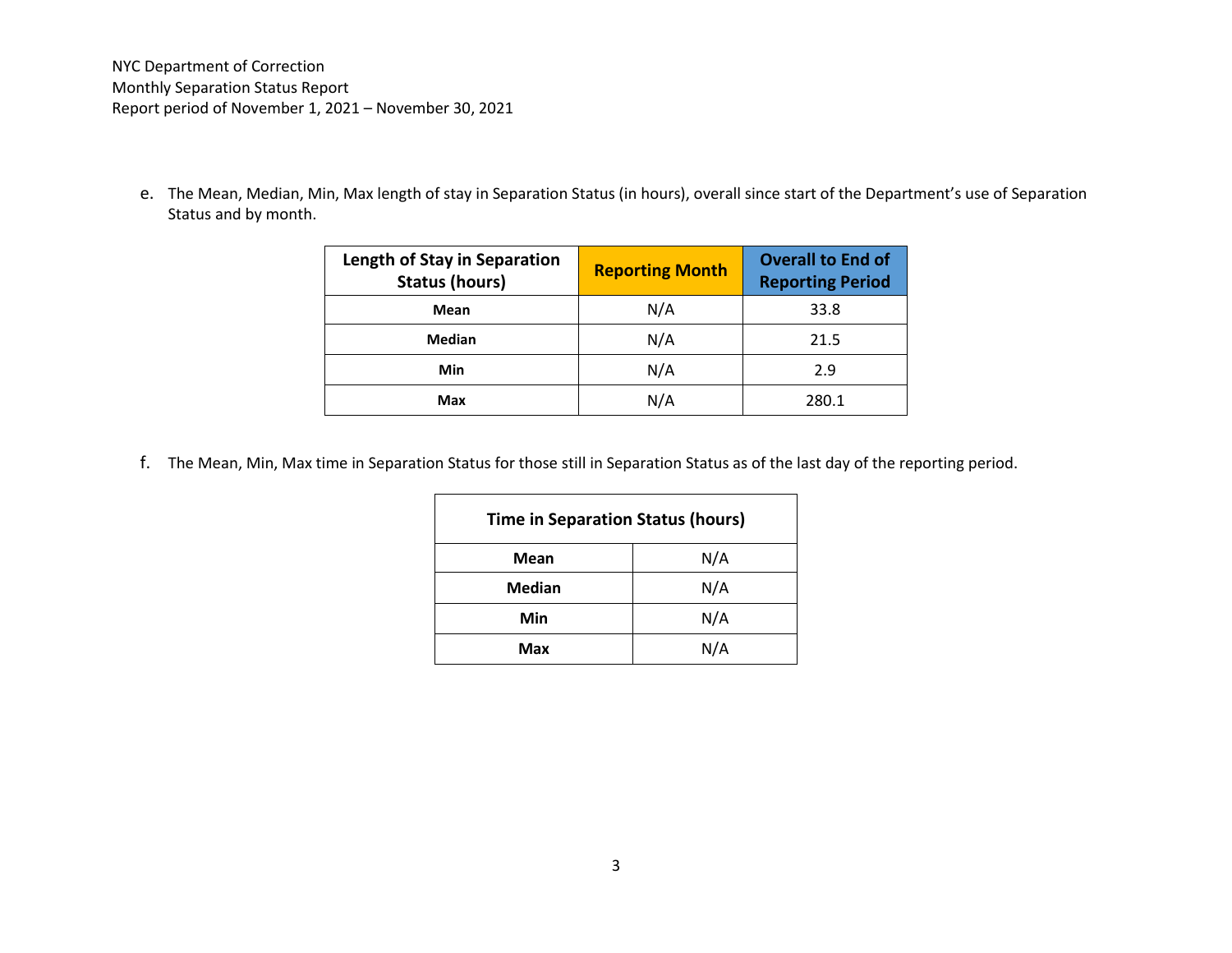NYC Department of Correction Monthly Separation Status Report Report period of November 1, 2021 – November 30, 2021

## **Contraband Data**

g. Number of contraband items recovered prior to a scan by the type of contraband recovered.

| <b>Contraband Items Recovered Prior to a Scan</b> | <b>Month Count</b> | <b>Total to End of</b><br><b>Reporting Period</b> |
|---------------------------------------------------|--------------------|---------------------------------------------------|
| <b>Bladed Weapons</b>                             | 0                  | 16                                                |
| <b>Non-bladed Weapons</b>                         | 0                  | 14                                                |
| <b>Escape Contraband</b>                          | 0                  | 0                                                 |
| <b>Drugs</b>                                      | 0                  | 132                                               |
| Other                                             | 0                  | 9                                                 |
| <b>TOTAL</b>                                      |                    | 171                                               |

h. Number of contraband items recovered after a positive scan without the use of Separation Status by the type of contraband recovered.

| <b>Contraband Items Recovered After a Positive Scan</b> | <b>Month Count</b> | <b>Total to End of</b><br><b>Reporting Period</b> |
|---------------------------------------------------------|--------------------|---------------------------------------------------|
| <b>Bladed Weapons</b>                                   |                    | 79                                                |
| <b>Non-bladed Weapons</b>                               |                    | 104                                               |
| <b>Escape Contraband</b>                                |                    | 5                                                 |
| <b>Drugs</b>                                            |                    | 67                                                |
| Other                                                   | $\Omega$           | 91                                                |
| TOTAL                                                   | 4                  | 346                                               |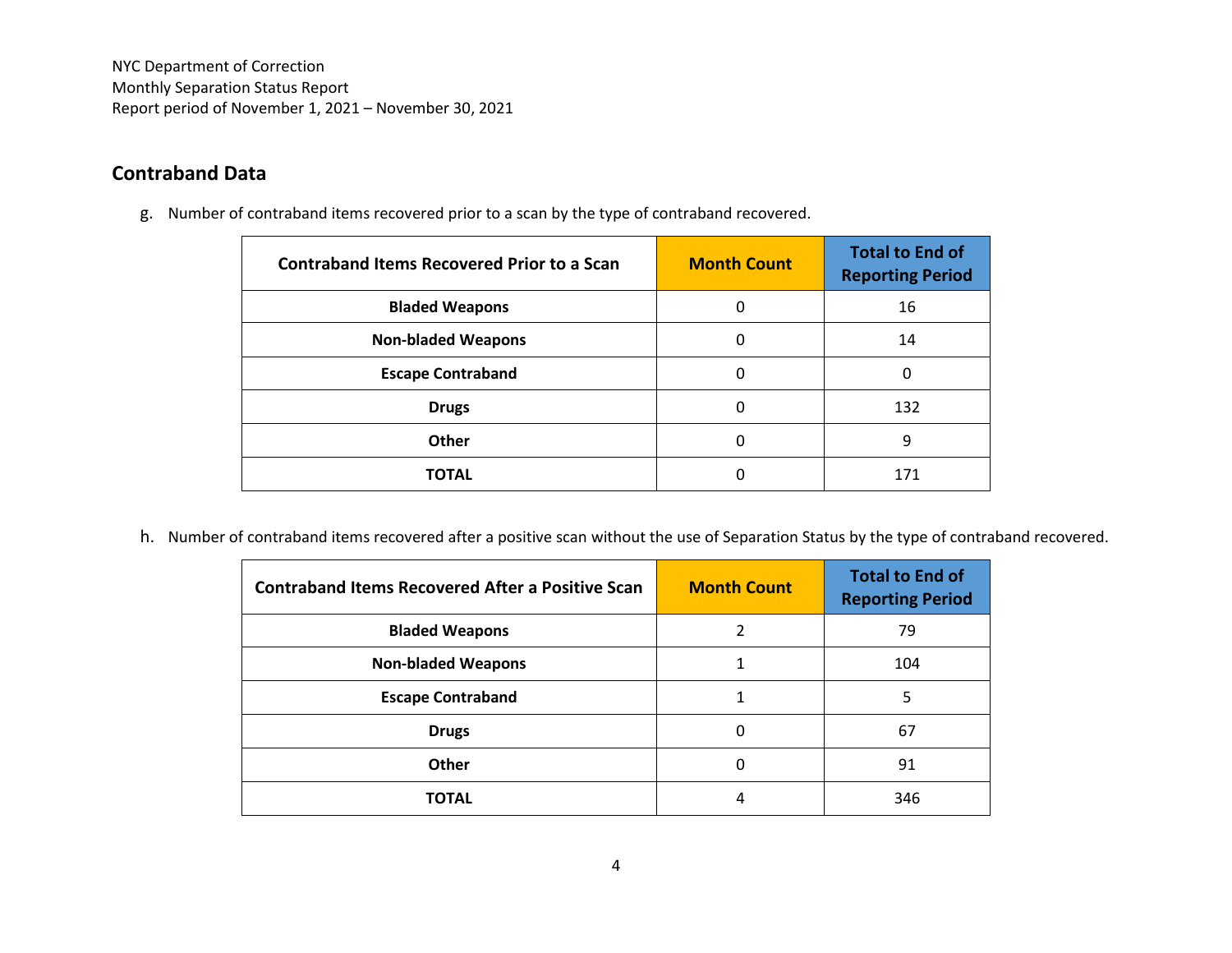NYC Department of Correction

 $\overline{\phantom{a}}$ 

Monthly Separation Status Report

Report period of November 1, 2021 – November 30, 2021

i. Number and percent of Separation Status placements with contraband recovered disaggregated by type of contraband recovered.

| Placements Resulting in Contraband Recovered <sup>45</sup> | <b>Month Count</b> | <b>Total to End of</b><br><b>Reporting Period</b> |
|------------------------------------------------------------|--------------------|---------------------------------------------------|
| <b>Bladed Weapons</b>                                      | N/A                | 15 (43%)                                          |
| <b>Non-bladed Weapons</b>                                  | N/A                | 9(26%)                                            |
| <b>Escape Contraband</b>                                   | N/A                | 0                                                 |
| <b>Drugs</b>                                               | N/A                | 1(3%)                                             |
| <b>Other</b>                                               | N/A                | 10 (29%)                                          |

j. Number of contraband items recovered from Separation Status by the type of contraband recovered.

| <b>Contraband Items Recovered in Separation Status</b> | <b>Month Count</b> | <b>Total to End of</b><br><b>Reporting Period</b> |
|--------------------------------------------------------|--------------------|---------------------------------------------------|
| <b>Bladed Weapons</b>                                  | N/A                | 28                                                |
| <b>Non-bladed Weapons</b>                              | N/A                | 9                                                 |
| <b>Escape Contraband</b>                               | N/A                | 0                                                 |
| <b>Drugs</b>                                           | N/A                | 4                                                 |
| <b>Other</b>                                           | N/A                | 14                                                |
| TOTAL                                                  | N/A                | 55                                                |

<sup>&</sup>lt;sup>4</sup> This table represents placements which resulted in contraband recovered. Contraband may have been recovered from individuals following placement, or recovered from the Separation Status unit following, or during an individual's placement.

<sup>&</sup>lt;sup>5</sup> During this reporting period, there were 0 individuals in Separation Status Housing and therefore, 0 placements resulted in contraband recovered. In total to date, 32 placements have resulted in contraband recovered. Placements which result in the recovery of contraband items that fall under more than one contraband type are each counted within their respective category.